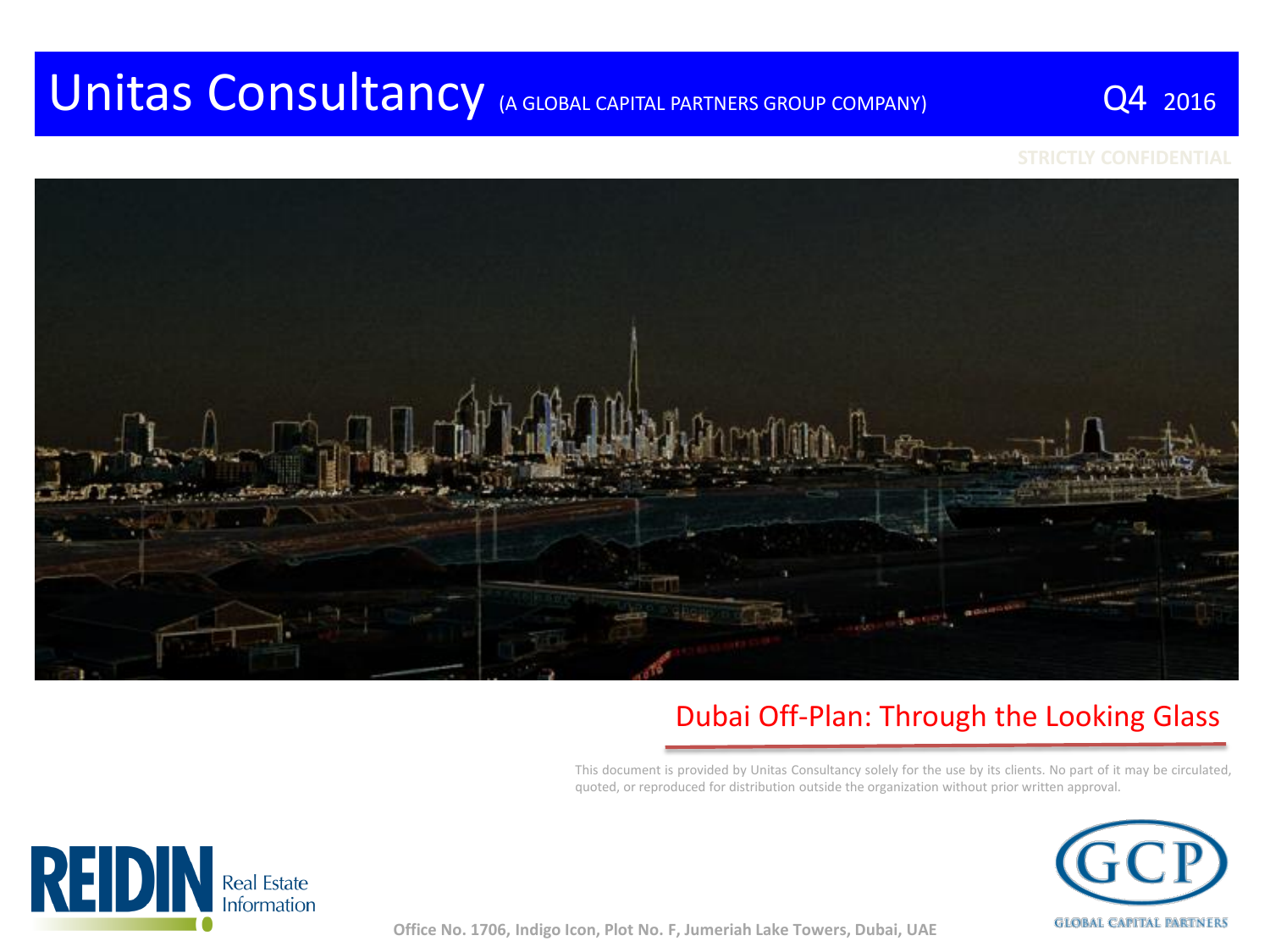### Executive Summary

- A granular analysis in the overall transactional activity of the Dubai real estate market, off-plan and ready, reveals that 46% is below the 1 million mark since 2015. The off-plan and ready market share similar buying patterns in reference to ticket sizes in overall purchases. However, in the villa segment there is a dichotomy between off-plan and ready sales. In the off-plan market, the lion share of transactions is between the 1-2 million range, whereas in the ready market it is in the *above 2 million* category. This variable highlights market preferences for more affordable communities, a choice that was considerably limited until early last year.
- A break down of transactional activity in the apartment space by developer market share, reveals that 39% of activity in the ready and off-plan market can be attributed to Dubai's major developers (Emaar, Nakheel, Damac, DP, UP and Deyaar). Within these major players Emaar, followed by Nakheel and Damac have the highest contribution to overall market activity in relation to units sold. In the ready space the major developers account for 43% of transactions, where as in off-plan they account for 35%. The reduced weightage in the off plan space indicates a broadening of the market as more developers have entered the market offering different price points that has increasingly started to cater to the mid market space.
- A scrutiny of transactions in the apartment space by ticket size in the major developers reveals that the bulk of activity in Nakheel, Deyaar, and Damac stock are below 1 million, indicating that certain established communities that have catered in the affordable segment (i.e. International city, Discovery Gardens, IMPZ, Akoya) continue to dominate at these price points. Emaar and Dubai Properties still continue to dominate activity in the high-end (above 2million), although this is expected to change with the entry of these developers into the lower price buckets (Urbana South, Arabella, etc). We opine that this trend will accelerate even as private sector developers continue to enter this space.
- An overall analysis of transactions reveals that market preferences continue to shift towards mid income communities and developer product mix has steadily changed to incorporate this dynamic. As the product mix continues to mutate and proliferate, the pattern of transactions will more closely resemble what has been witnessed in developed markets as well, and given the demand, it is likely that the supply pipeline (historically concentrated towards the upper end of the market spectrum) will graduate towards the mid end of the market, thereby achieving a balanced market dynamic.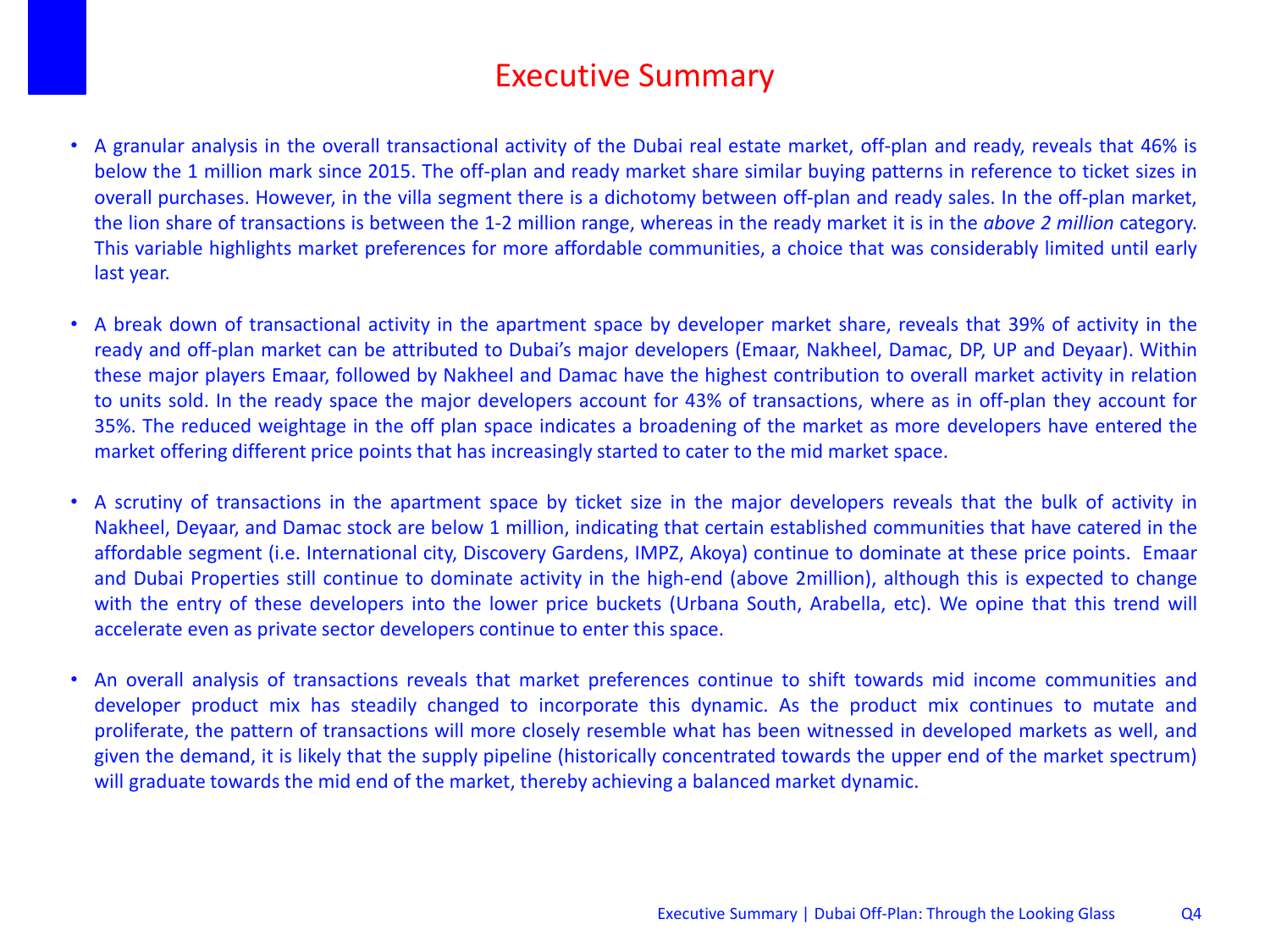# **Contents**

- Transactional Activity by Ticket Size
- Transactional Activity in Apartments by Market Size of Developers
- Transactional Activity in Apartments by Developer and Ticket Sizes
- Conclusions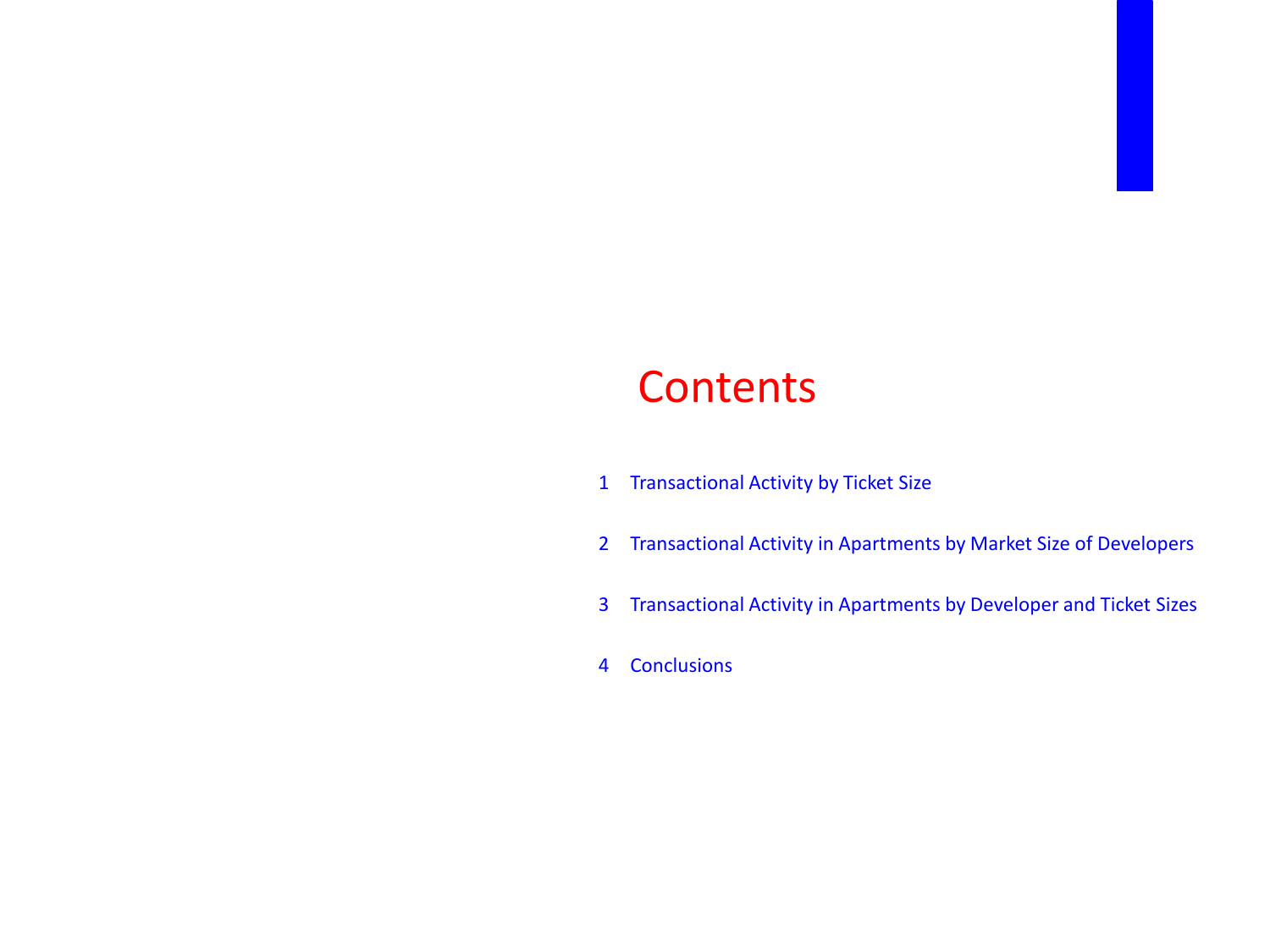### Transactional Activity by Ticket Size



"It's no use going back to yesterday, because I was a different person then." ― Lewis Carroll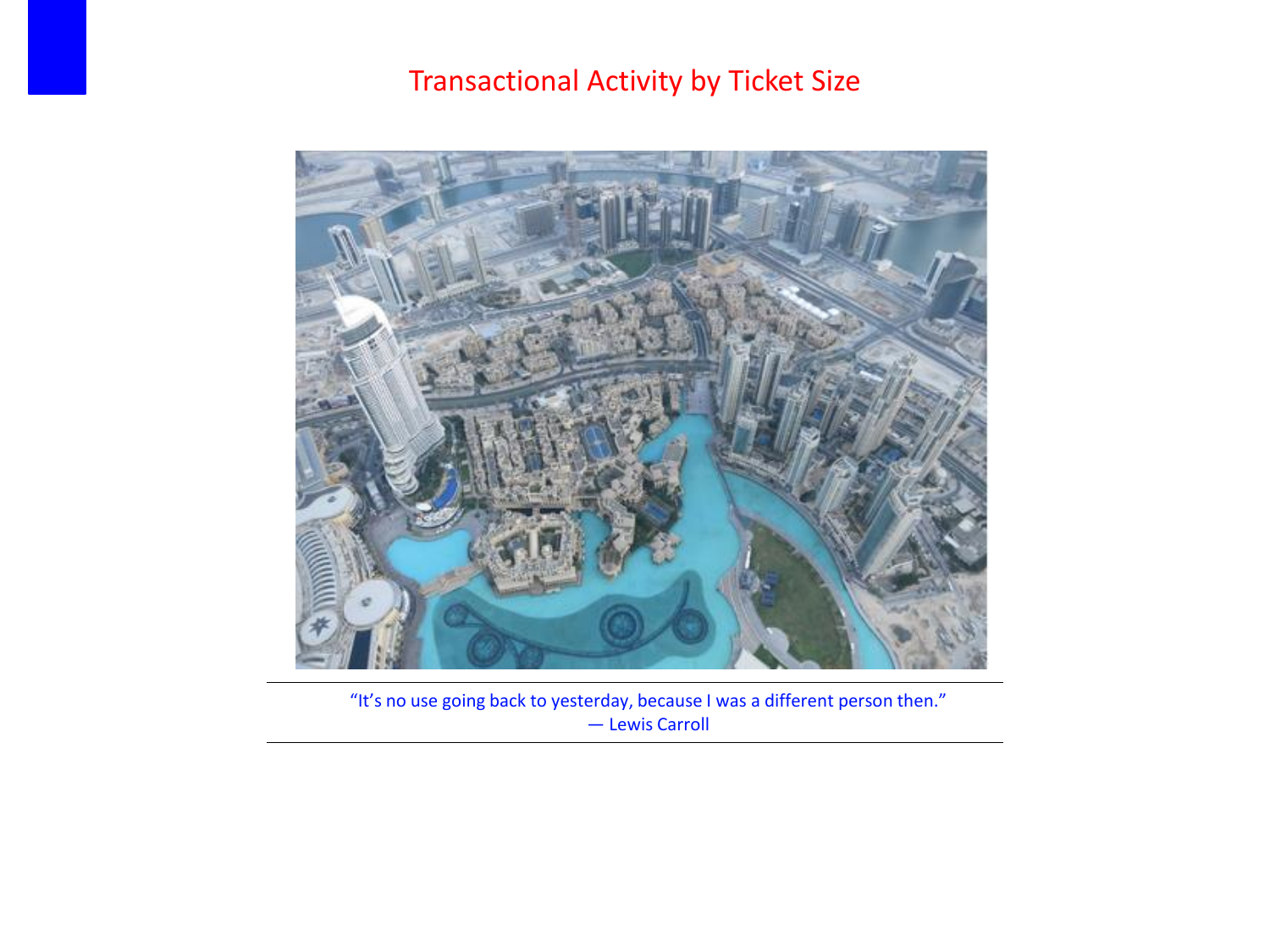#### A look at Transactional Activity by Ticket Size



A dissection of the transactional activity in the Dubai real estate market reveals that close to 50% of properties bought and sold are below the *1 million* mark since 2015. The balance activity is split between the *1-2 million* and *above 2 million* threshold. This pattern remains constant in both the ready and freehold market.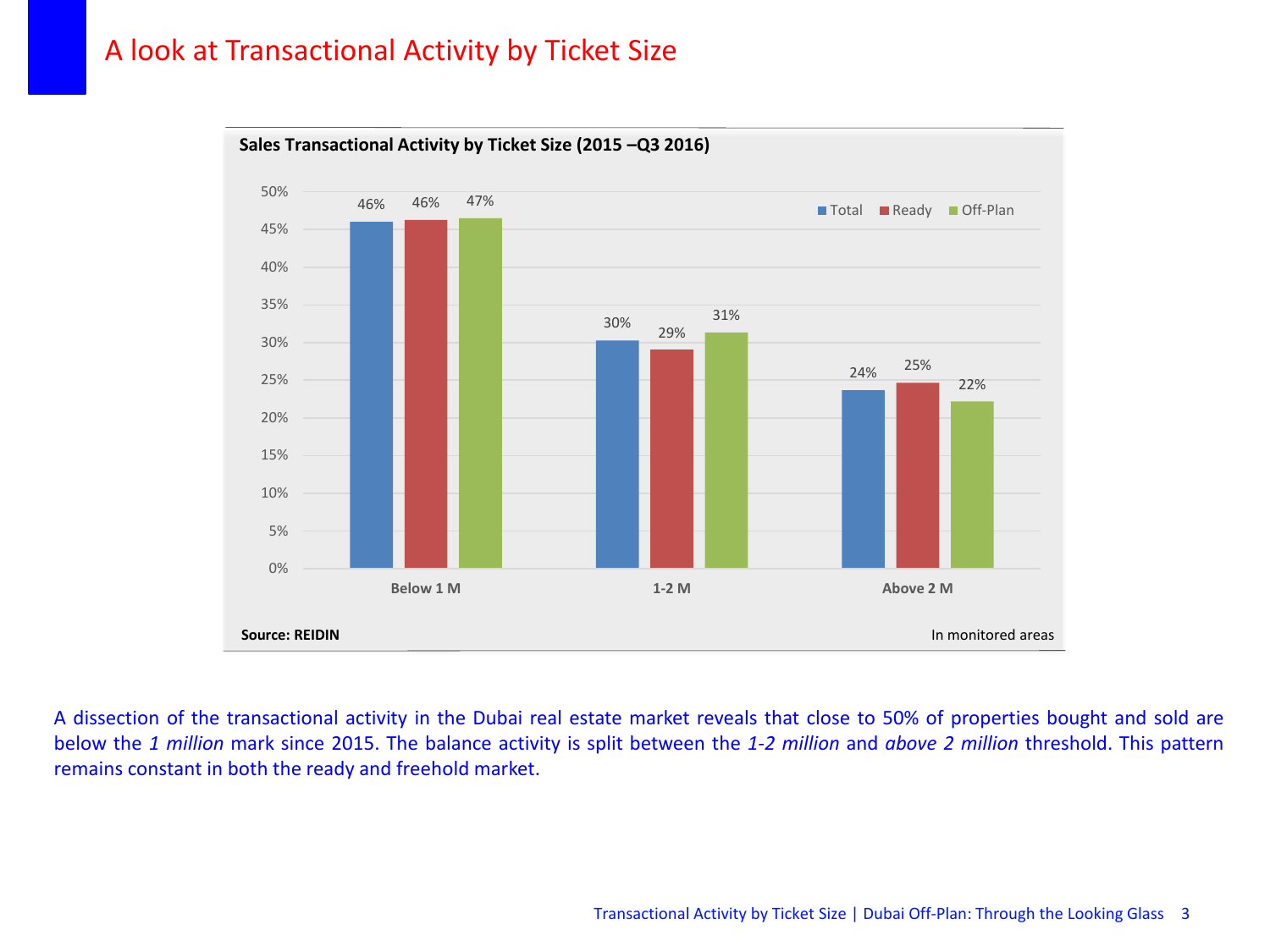#### A look at Transactional Activity by Ticket Size: Villas & Apartments



In the villa segment, we can witness that 98% of sales are *between the 1-2 million* and *above 2 million* level. However, within the offplan and ready market, there is a dichotomy. In the off-plan market, the lion share of transactions is between the 1-2 million range, where as in the ready market it is in the *above 2 million* category. This variable highlights market preferences for more affordable communities, a choice that was considerably limited until 2015.

In the apartment space, we can see that that off-plan and ready sales fall into similar price buckets, again highlighting that the demand for affordable segments remains vibrant and accounts for the lion's share of transactions.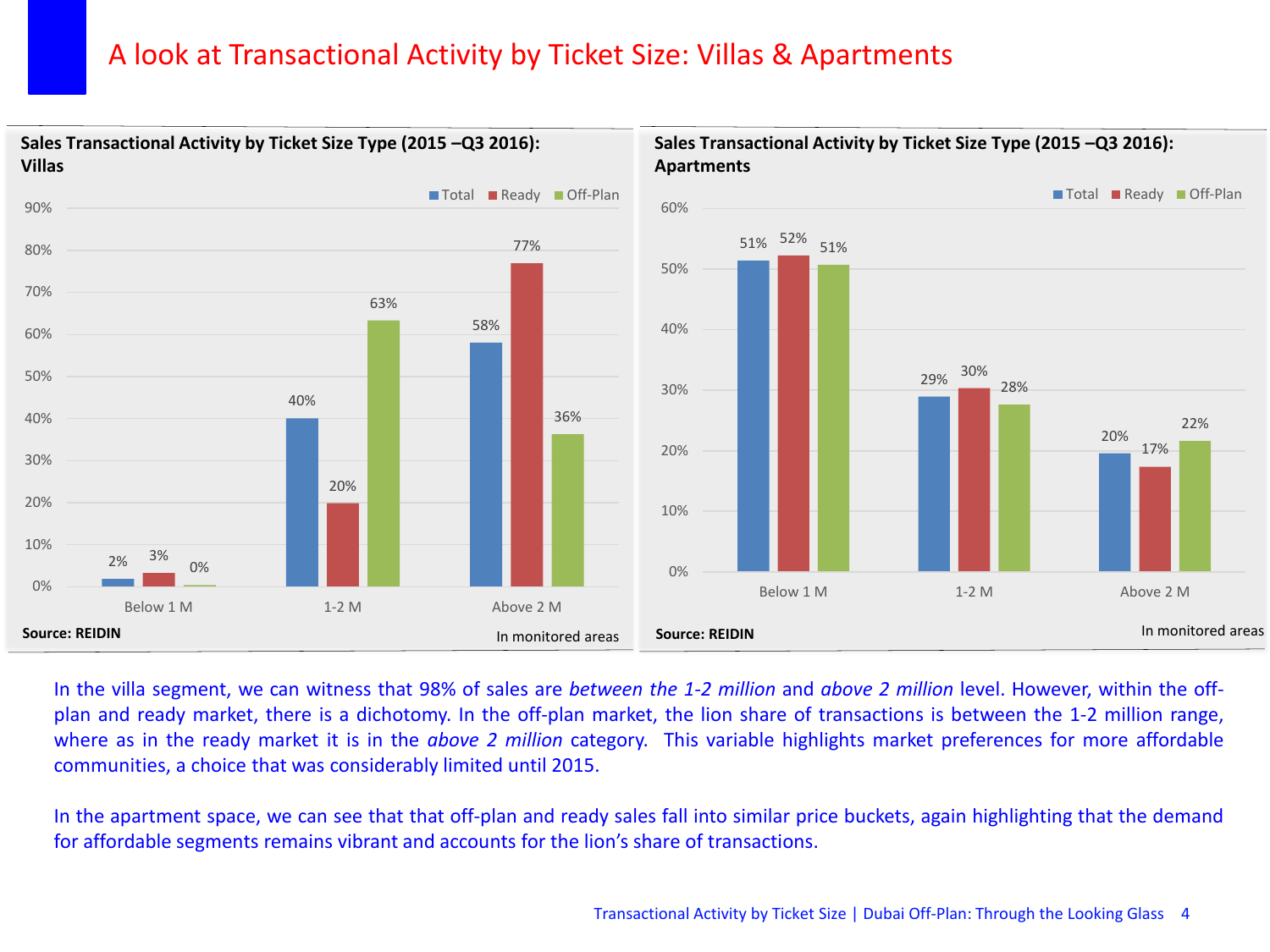#### Transactional Activity in Apartments by Market Size of Developers



"Brand is just a perception, and perception will match reality over time. Sometimes it will be ahead, other times it will be behind. But brand is simply a collective impression some have about a product" Elon Musk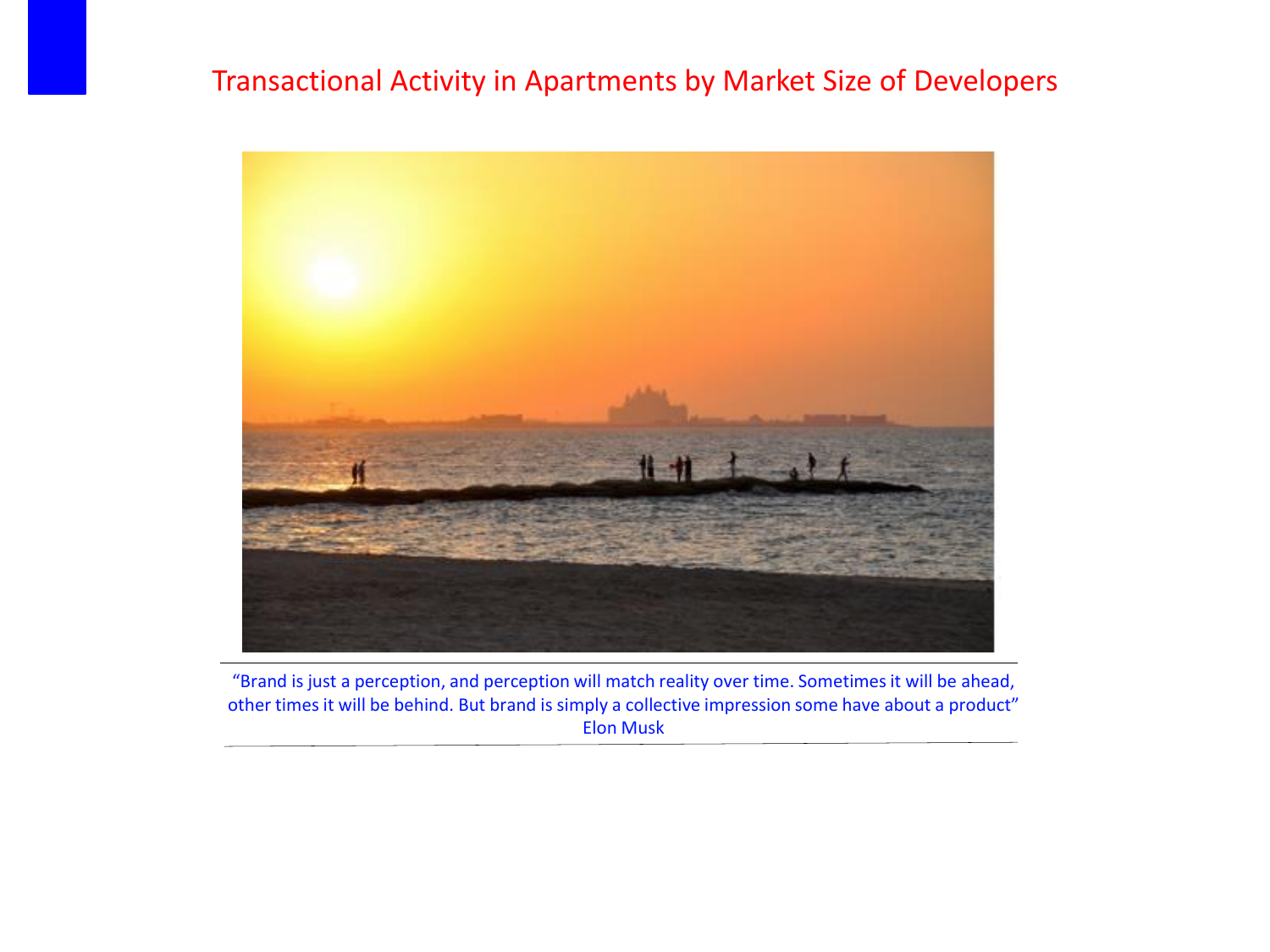#### Transactional Activity by Developer in the Apartment Space

**Apartments Off-Plan and Ready: Transactional Activity by Developer (2015 - Q3 2016)**



The above graph reveals that 39% of activity in the ready and off-plan market within the apartment space can be attributed to Dubai's major developers. The majority of activity within the developers can be attributed to Emaar, followed by Nakheel and Damac.

**Apartments Off-Plan and Ready: Transactional Activity within Major**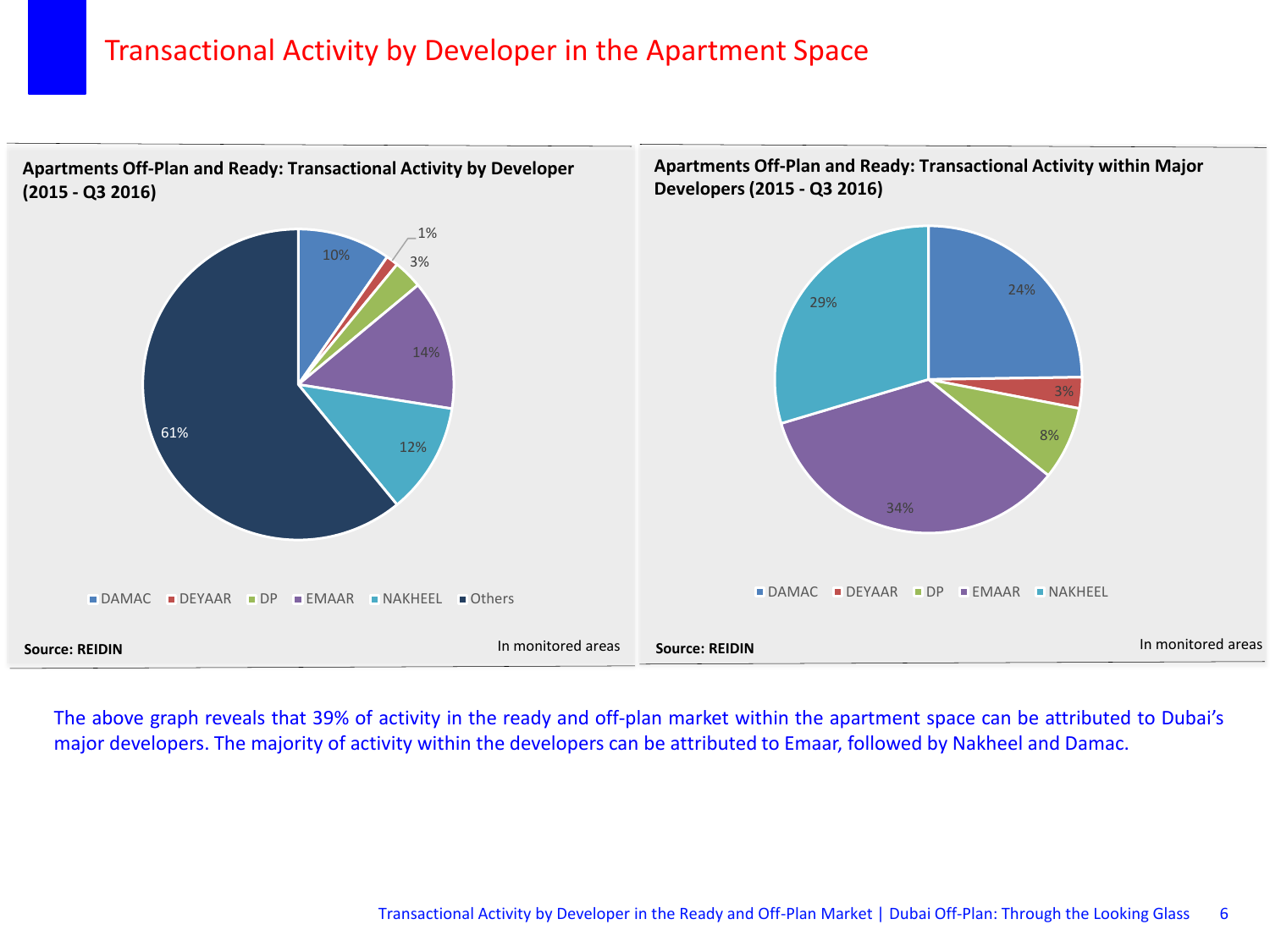#### Transactional Activity by Developer in the Apartment Space: Ready and Off-Plan



An analysis of activity between the off-plan and ready markets reveals that in the former the major developers account for 35%, where as in the latter they account for 43%. Within the major developers, in the off-plan space, Emaar and Damac account for the majority of transactions. Whereas in the ready market Nakheel and Emaar are the dominant players. The reduced weightage in the off plan space indicates a broadening of the market as more developers have entered the market offering different price points that has increasingly started to cater to the mid market space.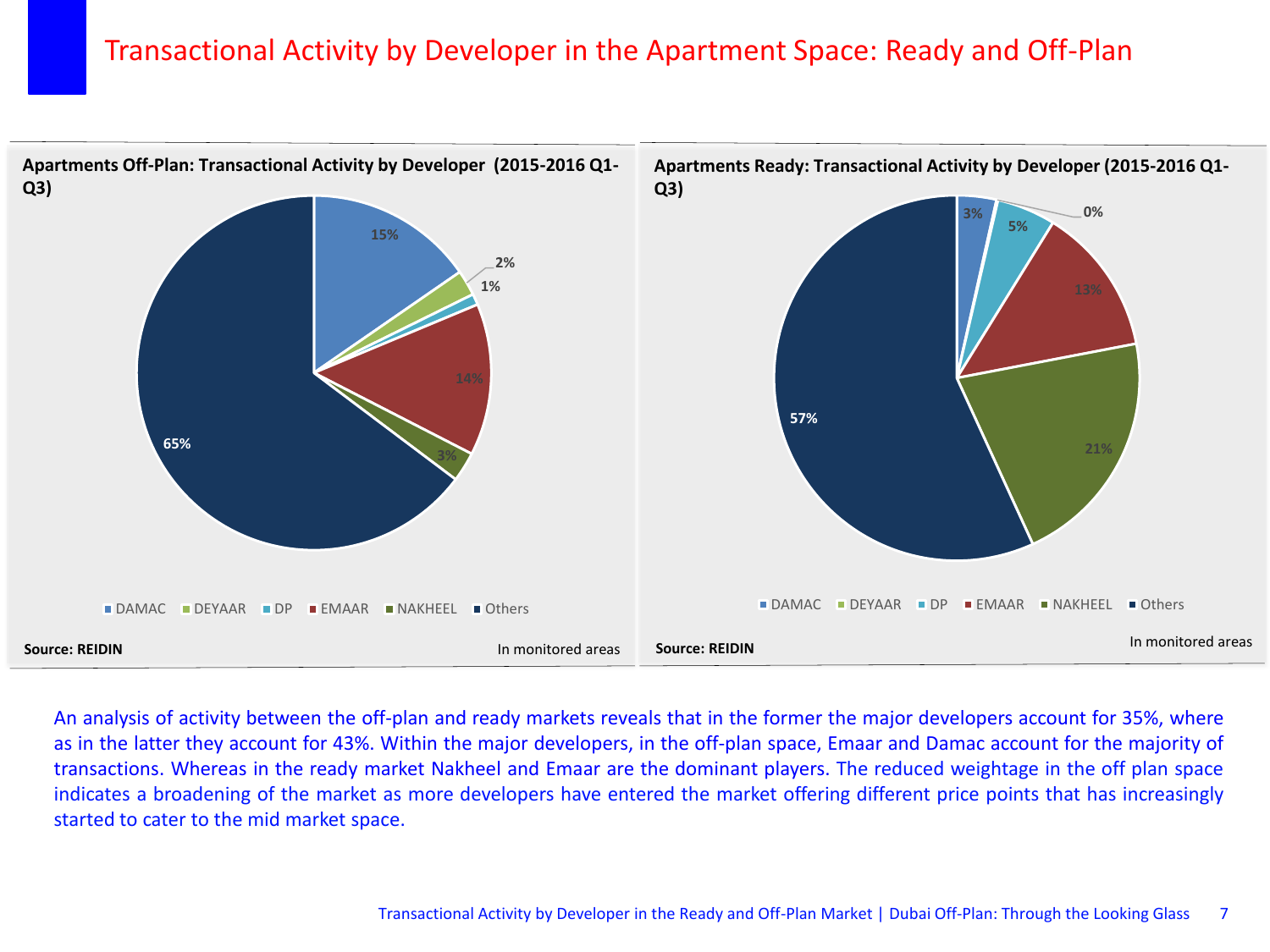#### Transactional Activity in Apartments by Developer and Ticket Sizes



"Theories come and go, but fundamental data always remain the same" Mary Leakey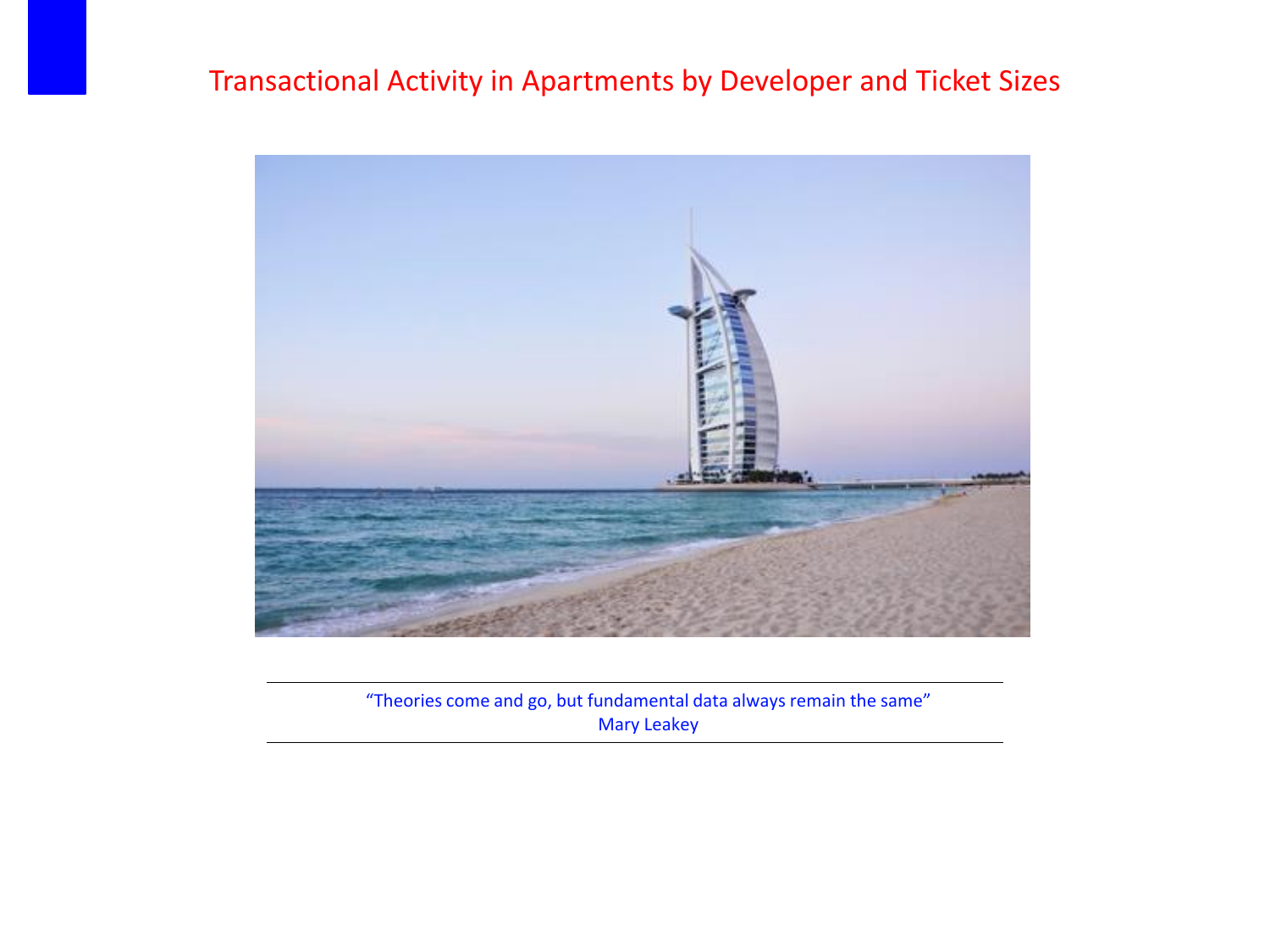#### A look at Transactional Activity of Developers Ticket Size: Apartments



An examination of transactions by ticket size in the major developers reveals that the bulk of activity in Nakheel, Deyaar, and Damac units are below 1 million, indicating that certain established communities that have catered in the affordable segment (i.e. International city, Discovery Gardens, IMPZ, Akoya) continue to dominate at these price points.

Emaar and Dubai Properties still continue to dominate activity in the high-end (above 2million). Although this is expected to change with the entry of these developers into the lower price buckets (Urbana South, Arabella, etc). We opine that this trend will accelerate even as private sector developers continue to enter this space.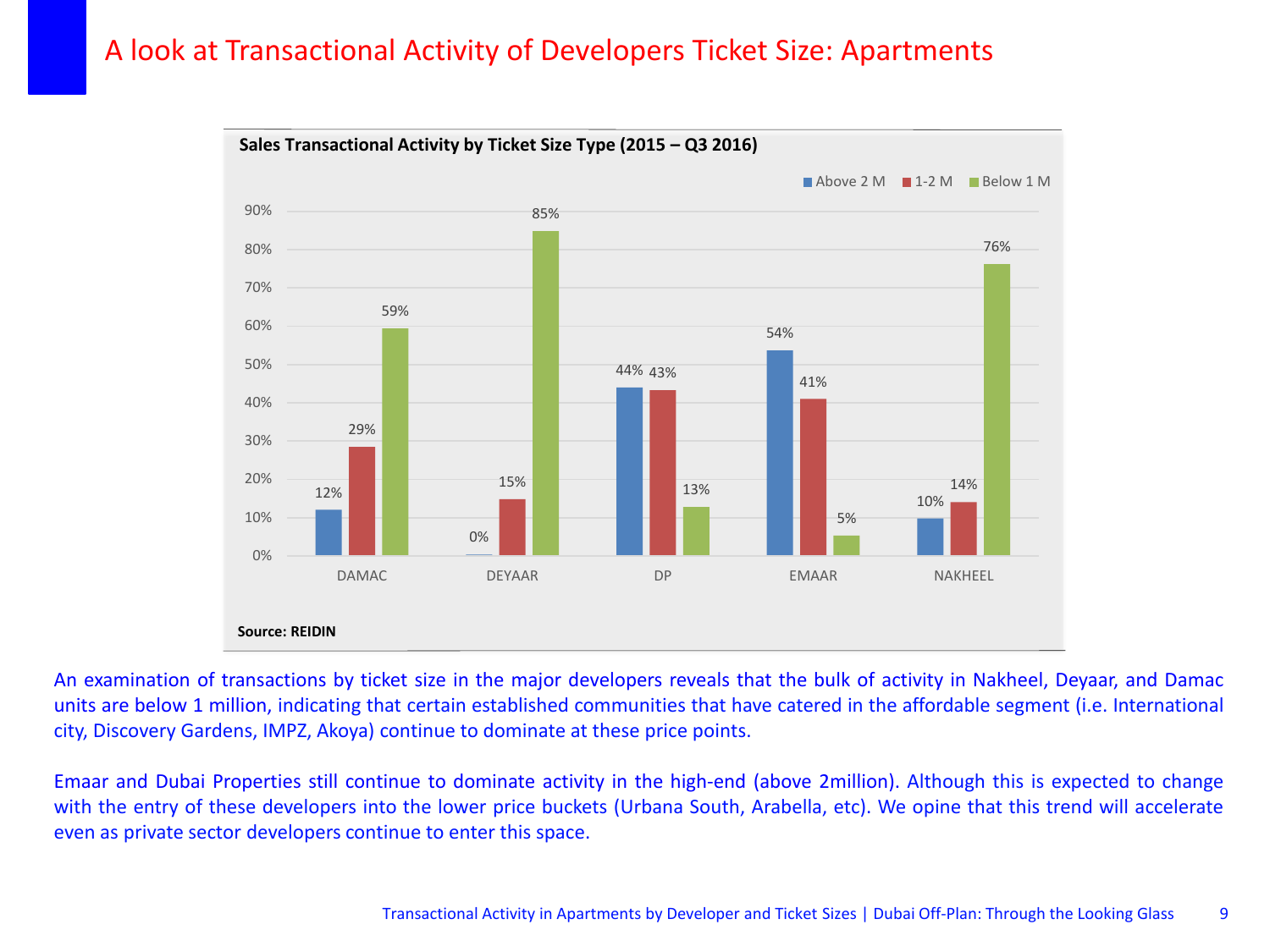#### A look at the Developer Transactional Activity by Ticket Size: Ready Vs Off-Plan



#### **Transactional Activity by Ticket Size and Developer (2015 –Q3 2016): Ready Apartments**

An analysis of price bucket by developer reveals that units below *1 million* contribute the highest amount of units sold for Damac, Deyaar, and Nakheel. Whereas majority of units sold for Emaar and DP stock is above the 1 million level.

In the off-plan space, Damac and Deyaar have a similar pattern to their ready counter part. Whereas Nakheel, the majority of sales are *between the 1-2 million* mark.

**Transactional Activity by Ticket Size and Developer (2015 –Q3 2016):**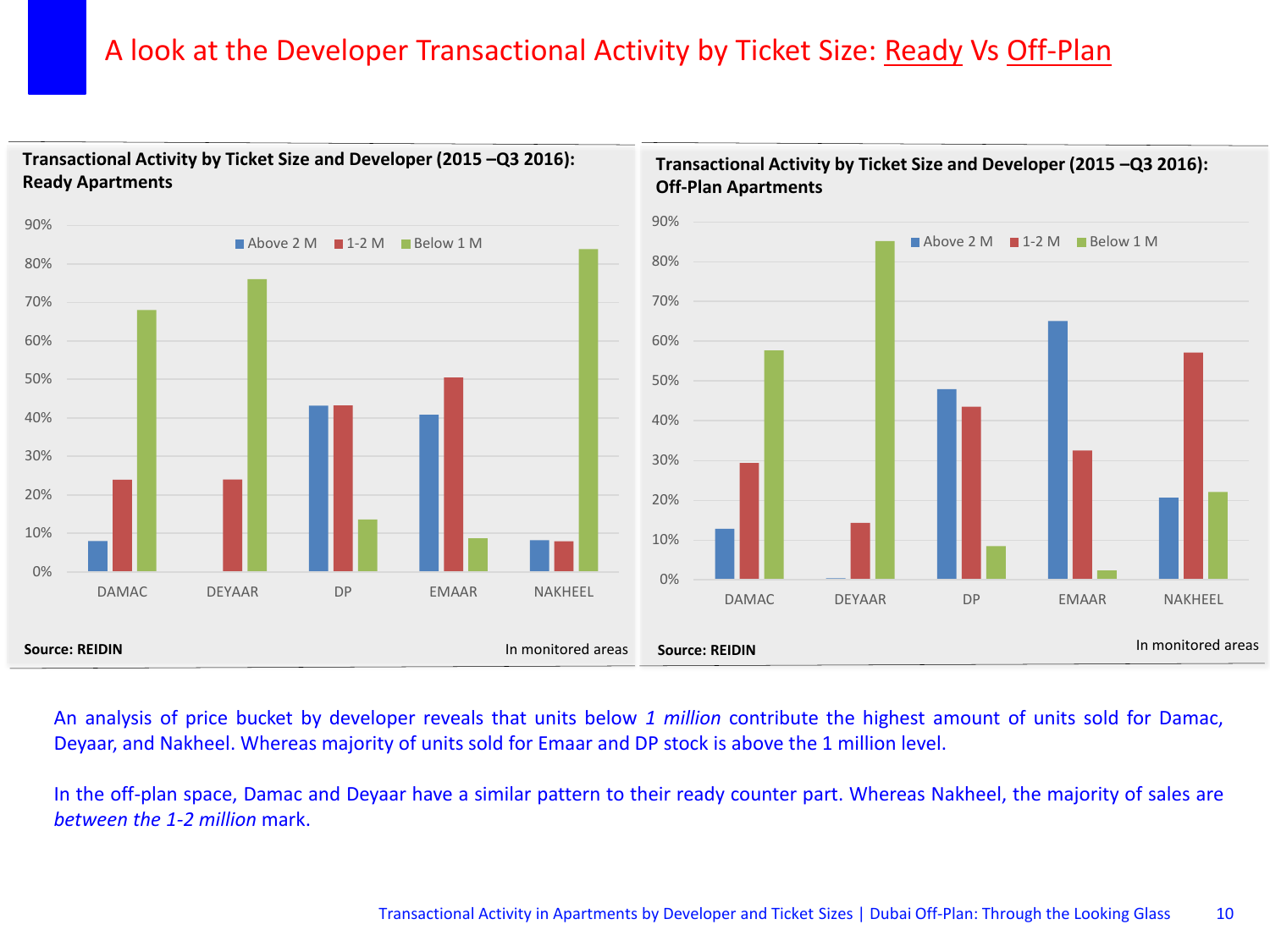# **Conclusions**

*Overall transactional activity of the Dubai real estate market, off-plan and ready, reveals that 46% is below the 1 million mark since 2015*

*39% of activity in the ready and off-plan market within the apartment space can be attributed to Dubai's major developers.*

46% of overall transactions, off-plan and ready, is below the 1 million mark since 2015. This pattern is consistent in both the off-plan and ready markets. This attests to the need of lower price points, which have been catered to by developers since the price correction in 2014.

In the villa segment there is a dichotomy between off-plan and ready sales. In the off-plan market, the majority of transactions is between the 1-2 million range, whereas in the ready market it is in the *above 2 million* category.

#### Transactional Activity by Ticket Size Transactional Activity: Market Size of Developers

A market share analysis of transactions reveals that the major developer (Emaar, Nakheel, Damac, DP, UP and Deyaar) account for 39% of activity in the apartment space since 2015.

In the ready space the major developers account for 43% of transactions, where as in off-plan they account for 35%. The reduced weightage in the off plan space indicates a broadening of the market as more developers have entered the market offering different price points that has increasingly started to cater to the mid market space.

#### Transactional Activity: Developer and Ticket Size Summary Summary

Within the traded units of the developers, we witness that the bulk of activity in Nakheel, Deyaar, and Damac are below 1 million, indicating that certain established communities that have catered in the affordable segment (i.e. International city, Discovery Gardens, IMPZ, Akoya) continue to dominate at these price points.

Whereas in Emaar and DP units, the majority of transactions is above the 2 million level. We expect this to gravitate lower with the introduction of lower price point items from the respected developers.

Given the shift towards lower ticket items, developers have steadily changed their product mix to incorporate this changing dynamic.

As the product mix continues to mutate and proliferate, the pattern of transactions will more closely resemble what has been witnessed in developed markets as well, and given the demand, it is likely that the supply pipeline (historically concentrated towards the upper end of the market spectrum) will graduate towards the mid end of the market, thereby achieving a balanced market dynamic.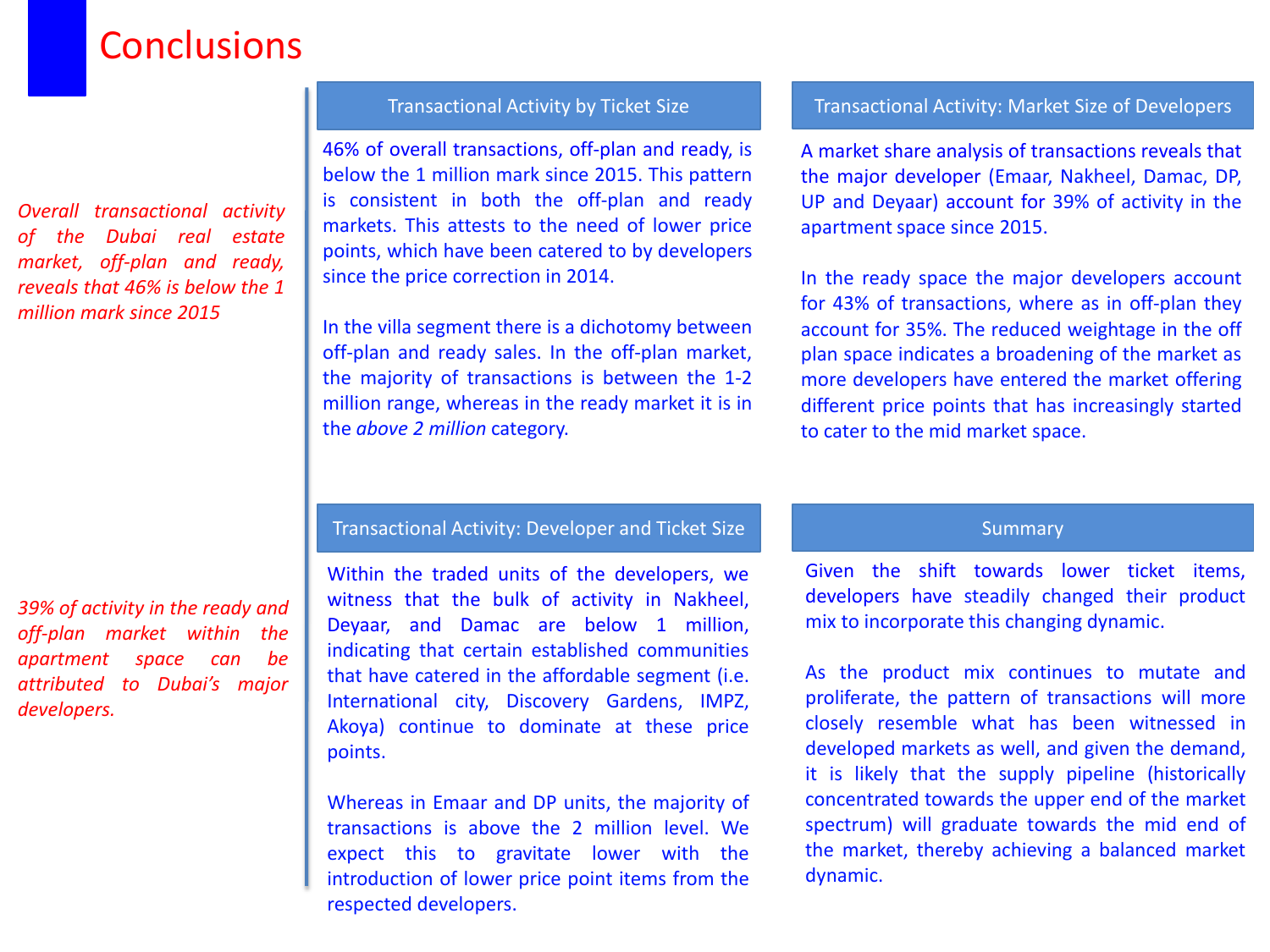

GCP believes in in-depth planning and discipline as a mechanism to identify and exploit market discrepancy and capitalize on diversified revenue streams.

Our purpose is to manage, direct, and create wealth for our clients.

GCP is the author for these research reports

Indigo Icon, 1708 Jumeirah Lake Towers, PO Box 500231 Dubai, United Arab Emirates Tel. +971 4 447 72 20 Fax. +9714 447 72 21 [www.globalcappartners.com](http://www.globalcappartners.com) info@gcp-properties.com



REIDIN.com is the leading real estate information company focusing on emerging markets.

REIDIN.com offers intelligent and user-friendly online information solutions helping professionals access relevant data and information in a timely and cost effective basis.

Reidin is the data provider for these research reports

Concord Tower, No: 2304, Dubai Media City, PO Box 333929 Dubai, United Arab Emirates Tel. +971 4 277 68 35 Fax. +971 4 360 47 88 [www.reidin.com](http://www.reidin.com) info@reidin.com